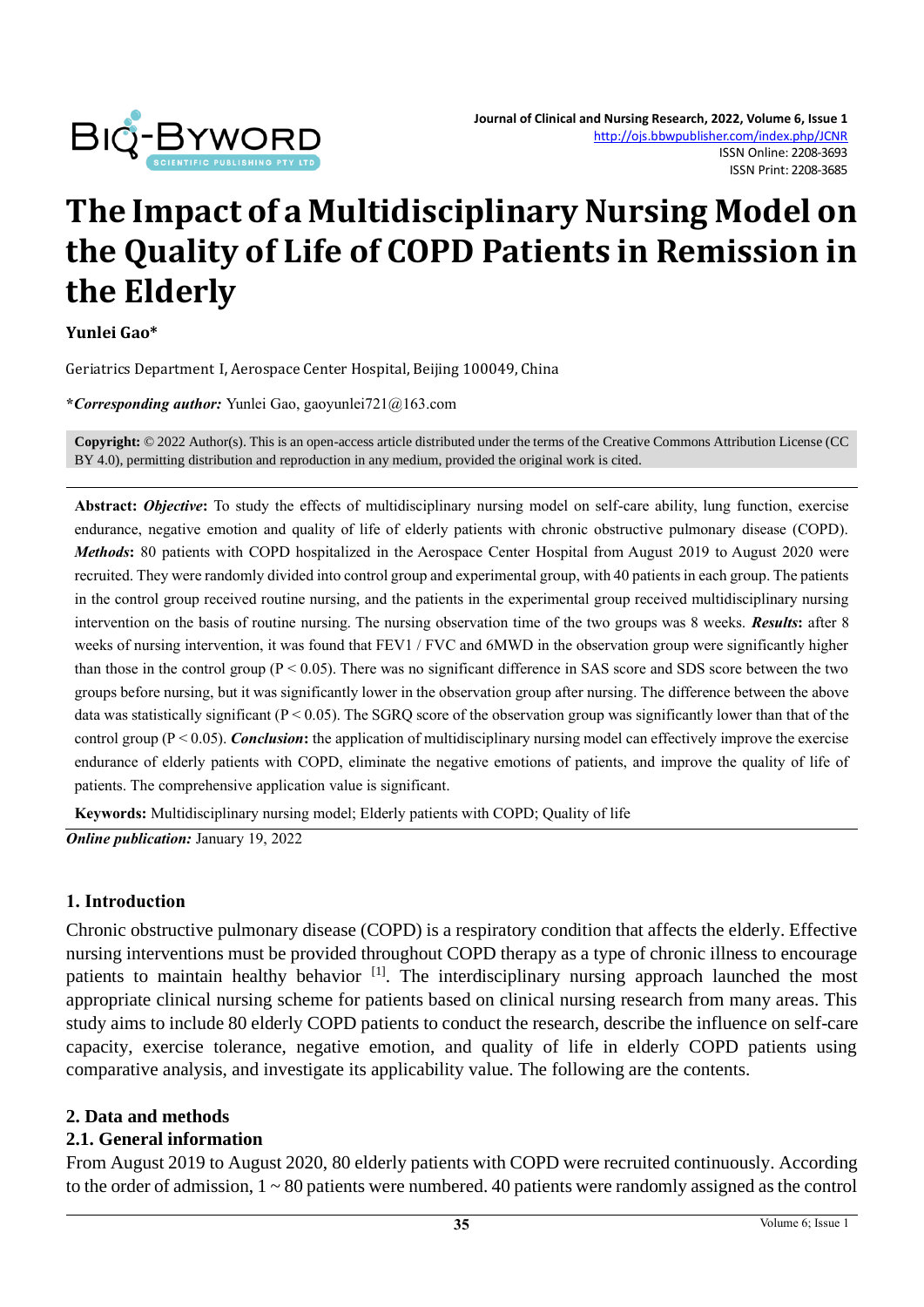group to carry out routine nursing. The male to female ratio in the group was 11:9, the age was between 60-78 years, and the average value was (65.3  $\pm$  3.2) years; 40 patients were assigned as the observation group, and a multidisciplinary nursing model was carried out. The male to female ratio in the group was 21:19, the age ranged from 61 to 78 years, and the average value was  $(65.5 \pm 3.3)$  years.

The inclusion criteria  $^{[2]}$ : (1) patients over 60 years old; (2) According to "Gold 2020 guidelines," patients with COPD diagnosed by clinical manifestations, pulmonary function examination and imaging examination have no acute exacerbation in recent 12 weeks and are in remission; (3) Patients who have the absolute right to know about this study.

Exclusion criteria: (1) in acute stage of COPD, blood oxygen saturation  $< 90\%$ ; (2) Pulmonary structural lesions: such as severe pulmonary bullae, pulmonary interstitial diseases; (3) Cardiovascular disease: unstable angina pectoris, recent acute myocardial infarction, severe pulmonary hypertension, severe arrhythmia and cardiac insufficiency; (4) Diseases affecting movement: skeletal and neuromuscular diseases, such as neuromuscular diseases and fractures; (5) Mental illness.

## **2.2. Method**

The selected patients received basic nursing work such as walking training, behavior management and drug treatment during the whole treatment process. The nursing time was 8 weeks. The observation group carried out multidisciplinary nursing mode while carrying out routine nursing. The main contents are as follows:

- (1) Set up multidisciplinary team (MDT) intervention group, which includes experienced geriatric physicians, geriatric responsible nurses and geriatric specialist nurses Community specialist nurses, nutritionists, rehabilitators, psychologists, etc. all members of the group are jointly responsible for the clinical nursing of patients, and provide professional respiratory disease knowledge training for selected patients, such as issuing COPD health manual, Q&A, etc. In order to improve the effect of multidisciplinary nursing model, a nursing academic exchange platform was established in the nursing process. All team members of the resources on the platform can learn and use them for clinical nursing of COPD patients [3-5].
- (2) During the treatment period, the MDT team conducted a systematic evaluation on the patients, including physical and mental health, negative emotions, exercise endurance, physical health and other aspects. After the evaluation, individual intervention countermeasures were formulated. In terms of physical and mental health: psychological counseling should be carried out for the negative emotions of patients, which should be completed by psychologists and nurses. During the communication process, nurses must keep a mild tone, give patients enough respect and support, establish a sense of trust, master the causes of negative emotions through communication with patients, and formulate targeted treatment plans. For example, in the face of patients who lack the company of their family members, they can contact the family members of the patients to set aside more time to accompany the patients. For example, in the face of patients who lack confidence in treatment, arrange communication meetings for patients who have recovered, and carry out health knowledge training to deepen patients' understanding and understanding of their own condition, so as to firmly believe that they can recover smoothly <sup>[6]</sup>. In terms of exercise endurance: Aiming at the problem of insufficient exercise endurance of patients, carry out upper limbs, lower limbs, rehabilitation treadmill and whole-body walking training, and control the training intensity within the tolerance range of patients to avoid discomfort  $[7-9]$ . Upper limb training mainly focuses on arm swing within an appropriate range, and lower limb movement mainly focuses on flexion and extension of knee joint and movable ankle joint. Walking training should try to choose the morning with fresh air, maintain aerobic exercise, and stop exercise when patients feel tired. In terms of physical health: respiratory physicians comprehensively evaluate the patient's condition and carry out treatment plans. Cardiopulmonary function training is an important treatment for COPD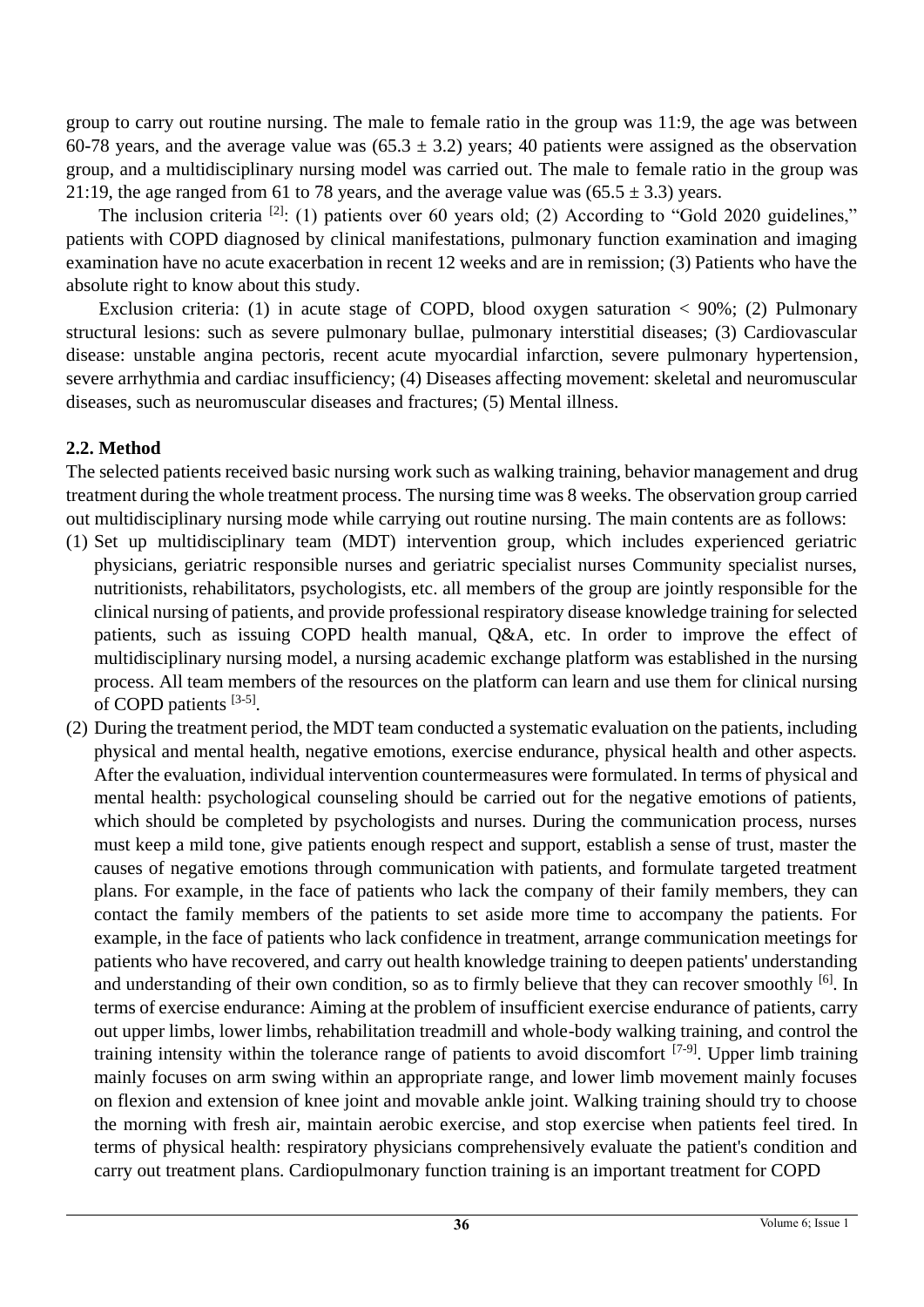patients. Respiratory muscle training is the main way to improve patients' cardiopulmonary function. The training methods include lip contraction breathing, abdominal breathing, etc. lip contraction breathing refers to breathing with the nose, whistling and exhaling slowly. The respiratory frequency, respiratory depth and degree of lip contraction can be adjusted until the patients do not feel laborious during lip contraction breathing. Abdominal breathing requires patients to take a sitting or standing position, put their right hand on the belly button of the abdomen, and put their left hand on the chest accordingly. When inhaling, expand the abdomen outward to the greatest extent, and when exhaling, compress the abdomen inward to the greatest extent. The respiratory rate is controlled at five to six times per minute, and the duration of abdominal breathing is the best at ten minutes [10].

- (3) The MDT group holds regular seminars, and all team members express their opinions, discuss the problems existing in the current patients in their professional fields, and finally formulate intervention measures to provide personalized nursing for patients led by nurses.
- (4) Before discharge, MDT team members need to jointly formulate discharge plans suitable for patients, organize patients and their families to publicize nursing methods, and ensure that patients can manage their behavior and participate in rehabilitation training with the help of patients' families and community specialist nurses after discharge [11-12].
- (5) After community continuing care is discharged from hospital, members of the group use Internet tools to cooperate with community nurses to return visits to patients. Patients can also rely on the communication platform to consult nursing problems. MDT group members conduct a door-to-door follow-up of selected patients every month, and call all COPD patients in the community to participate in communication activities to master nursing experience and life experience in the communication.

## **2.3. Observation indicators**

The first forced expiratory volume (FEV1) / forced vital capacity (FVC) and 6 min walking distance (6MWD) were used as the evaluation indexes of exercise endurance. The negative situation of patients was evaluated by self-rating Anxiety Scale (SAS) and self-rating Depression Scale (SDS) before and after nursing. SGRQ scale was used to evaluate the quality of life of patients, including respiratory symptoms, activity limitation and disease impact. The score was inversely proportional to life. The lower the score, the higher the quality of life. COPD self-efficacy scale (CSES) was used for evaluation, including 5 aspects: negative impact, emotional excitement, physical exertion, weather / environment and behavioral risk factors, with a total of 34 items. Each item has 1-5 points. The higher the score, the stronger the sense of selfefficacy. If the average score is greater than 3 points, it indicates that the ability and self-confidence to promote respiratory management and avoid risk factors are strong [13].

#### **2.4. Statistical methods**

The obtained data were processed with the help of SPSS18.0, and the measurement data were expressed in the form of mean  $\pm$  standard deviation. "t" was used as the detection index, in which  $P \le 0.05$ , the difference was statistically significant.

# **3. Results**

# **3.1. Comparison of exercise endurance between the two groups**

After 8 weeks of nursing, the FEV1 / FVC value of patients in the observation group was  $(84.0 \pm 4.3)$ %, and the FEV1 / FVC value of patients in the control group was  $(74.8 \pm 5.2)$  %. There was significant difference between the groups (t = 8.623, P = 0.000); The 6MWD of patients in the observation group was  $(81.5 \pm 6.5)$  m and that in the control group was  $(70.3 \pm 9.2)$  m. there was significant difference between the groups (t =  $6.288$ , P = 0.000).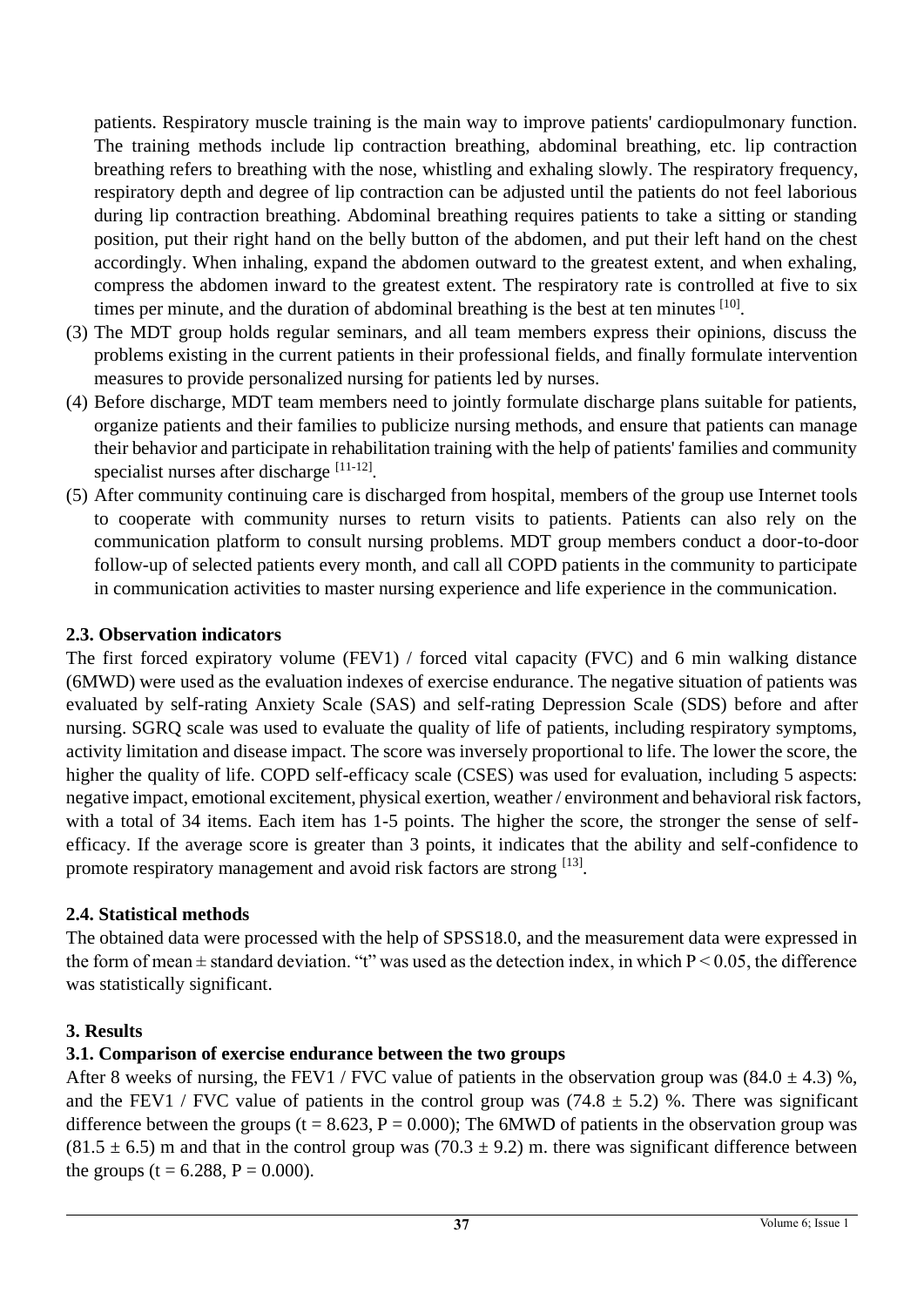## **3.2. Comparison of negative emotions between the two groups**

The results before nursing showed that there was no significant difference in negative emotions between the two groups  $(P < 0.05)$ . After nursing, the SAS scores and SDS scores of patients in the observation group were  $(28.5 \pm 12.3)$ ,  $(31.1 \pm 7.8)$  and those in the control group were  $(36.3 \pm 9.2)$ ,  $(37.3 \pm 8.6)$ . There were significant differences between the two groups ( $t = -3.212$ ,  $P = 0.002$ ); ( $t = -3.377$ ,  $P = 0.001$ ).

## **3.3. Comparison of quality of life between the two groups**

According to the evaluation results of SGRQ scale of the two groups, the respiratory symptoms, activity limitation, disease impact and total scores of the patients selected in the observation group were significantly lower than those in the control group, and the difference was statistically significant ( $P < 0.05$ ). See **Table 1** for details.

|  |  |  |  | Table 1. Comparison of quality of life between the two groups |
|--|--|--|--|---------------------------------------------------------------|
|--|--|--|--|---------------------------------------------------------------|

|                             | Observation group $(n=40)$ | Control group $(n=40)$ |          |       |
|-----------------------------|----------------------------|------------------------|----------|-------|
| <b>Respiratory symptoms</b> | $42.3 + 8.4$               | $53.9 + 9.8$           | -5.684   | 0.000 |
| <b>Restricted activity</b>  | $42.5+9.3$                 | $63.2 \pm 11.6$        | $-8.806$ | 0.000 |
| Disease impact              | $40.4 + 6.8$               | $50.8 \pm 10.4$        | $-5.293$ | 0.000 |

## **3.4. Comparison of self-care ability between the two groups**

There was no significant difference in the scores of self-care ability between the two groups before the intervention ( $P > 0.05$ ). After the intervention, the scores of patients in the observation group were higher than those before the intervention, and significantly higher than those in the control group ( $P < 0.05$ ). See **Table 2**.

**Table 2.** Comparison of ESCA scores between the two groups  $(x \pm s, \text{score})$ 

| Project                             | <b>Before intervention</b>   |                                         | t     | P     | After intervention        |                                     |       | P       |
|-------------------------------------|------------------------------|-----------------------------------------|-------|-------|---------------------------|-------------------------------------|-------|---------|
|                                     | Control<br>group<br>$(n=40)$ | <b>Observation</b><br>group<br>$(n=40)$ |       |       | Control group<br>$(n=40)$ | <b>Observation</b><br>$group(n=40)$ |       |         |
| Self-care skills                    | $20.36 \pm 7.32$             | $21.54 \pm 7.89$                        | 0.693 | 0.490 | $23.62 + 7.45$            | $28.94 + 6.58*$                     | 3.385 | 0.001   |
| <b>Self-care responsibility</b>     | $13.89 \pm 3.65$             | $13.57 + 3.44$                          | 0.404 | 0.688 | $15.86 \pm 3.71*$         | $18.47 \pm 2.67*$                   | 3.611 | 0.001   |
| Self-concept                        | $17.14 \pm 5.38$             | $17.94 + 5.16$                          | 0.679 | 0.499 | $18.55 + 4.89$            | $22.64 + 5.42*$                     | 3.544 | 0.001   |
| Health knowledge level              | $41.87+9.45$                 | $40.86 + 9.59$                          | 0.474 | 0.637 | $44.76 + 8.28$            | $52.31 + 9.17*$                     | 3.865 | < 0.001 |
| Total score of self-care<br>ability | $96.72 + 11.63$              | $95.43 \pm 11.86$                       | 0.491 | 0.625 | $104.22 + 16.54*$         | $126.58 + 16.37*$                   | 6.077 | <0.001  |

Note: compared with the same group before intervention,  $* P < 0.05$ 

#### **4. Discussion**

COD has become increasingly common in recent years. Patients will have wheezing and weariness following their sickness, making it difficult for them to live in the best possible condition. Clinical nursing is frequently utilized in COPD treatment to assist and support patient recovery. Passive nursing involvement, on the other hand, may disrupt patients' regular lives, causing worry, impatience, and other emotions, which will subsequently damage the therapeutic result and diminish their quality of life. To address this issue, a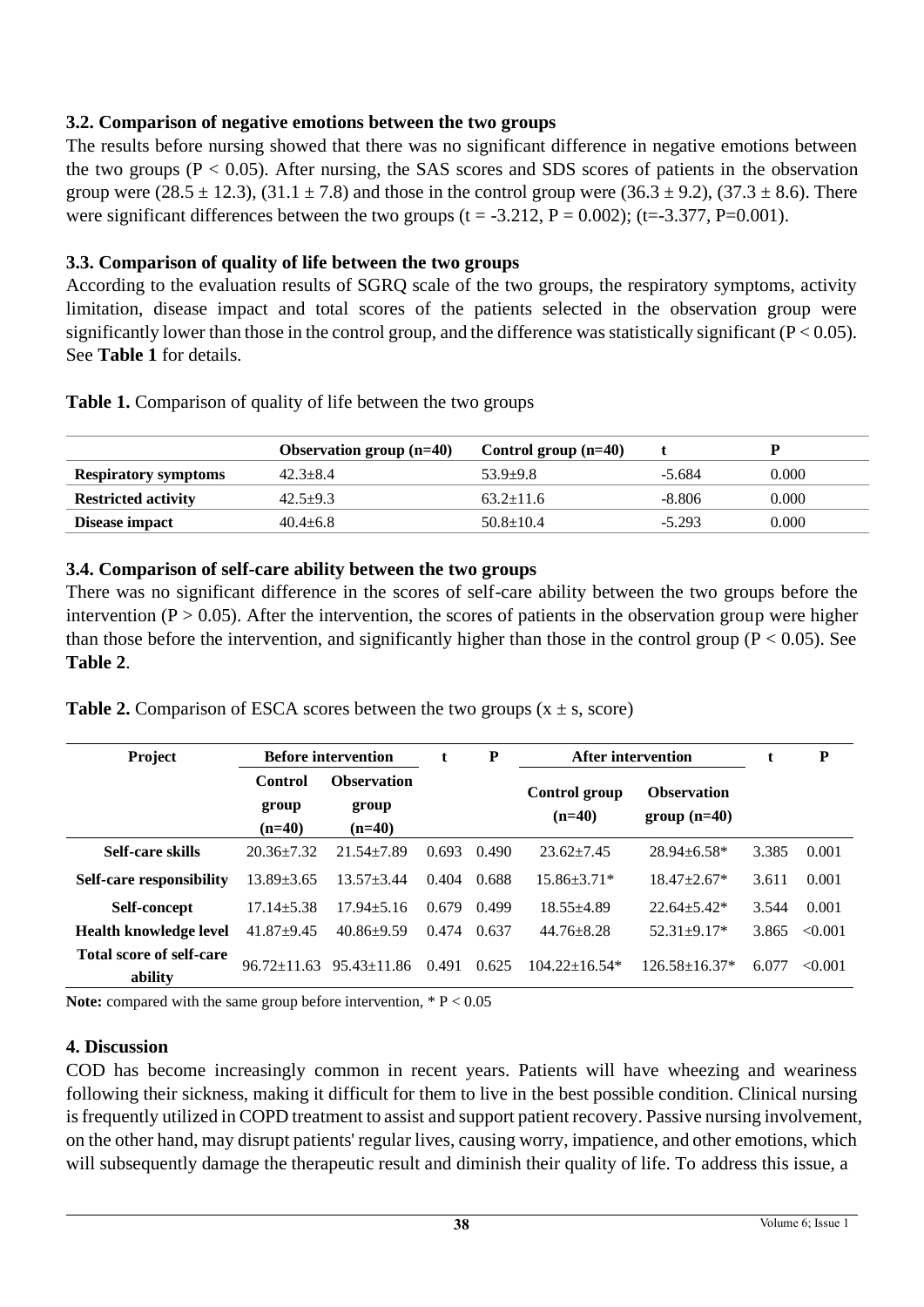multi-disciplinary nursing model comprised of multi-disciplinary people was implemented in the clinic, and it was utilized to thoroughly intervene in the nursing work of COPD patients, with positive outcomes. Multidisciplinary nursing mode integrates personnel from multiple disciplines to participate in the clinical nursing of patients and provide personalized nursing services for patients, so as to help patients improve their exercise endurance and negative emotions. Relevant studies have shown that COPD patients will have physiological abnormalities with low FEV1 / FVC value, dyspnea and other symptoms, resulting in decreased enthusiasm for participating in sports training and continuous decline in exercise ability [14].

Multidisciplinary nursing mode realizes interdisciplinary activities, which is not limited to specialized nursing, provides patients with comprehensive and whole process high-quality nursing services, and improves patients' exercise endurance through aerobic exercise such as walking training. The participation of psychologists has effectively improved various negative emotions of patients, made specialist nurses more purposeful in the process of carrying out nursing services, and improved the nursing effect [15]. Selfefficacy is an individual's speculation and judgment on self-ability, and an effective index to predict the health behavior and disease coping ability of patients with chronic diseases [16]. The higher the self-efficacy is, the more active it is in daily life, and the better the treatment attitude towards things and emergencies. Improving self-efficacy is helpful for patients to improve their sense of control over the environment and their ability to deal with stress, help patients to maintain self-care habits for a long time and improve their self-care awareness.

Nutritionists and rehabilitation specialists jointly participated in the formulation of a scientific and reasonable diet plan for patients, which is conducive to patients' intake of enough nutrients during treatment, meet their own nutritional needs and maintain good physical condition during treatment. This nursing model makes full use of multi-disciplinary professional skills, realizes all-round and multi angle nursing, and significantly improves the nursing quality and effect. In the study, the improvement of patients' negative emotions under the multidisciplinary nursing model was significantly better than that of routine nursing, and the scores of patients' quality of life were also significantly higher, which fully confirmed the application effect of the multidisciplinary nursing model.

To summarize, the multi-disciplinary nursing model integrates multi-disciplinary professional talents and delivers all-around, multi-angle nursing to patients. It is more personalized than traditional nursing and can successfully improve patients' negative emotions, exercise endurance, and quality of life. The broad application value is significant, and relevant practitioners should refer to it.

#### **Disclosure statement**

The author declares no conflict of interest.

#### **References**

- [1] Qi F, Xiao J, 2019, Effects of Multidisciplinary Collaborative Nursing Model on Exercise Endurance and Negative Emotion in Elderly Patients with COPD. Chongqing Medical Journal, 48(03): 154-157.
- [2] 2020, Committee. GE. Global Initiative for Chronic Obstructive Lung Disease. Global Strategy for the Diagnosis, Management, and Prevention of Chronic Obstructive Pulmonary Disease 2020 Report. http://www.goldcopd.org
- [3] Bi Y, 2019, Effect of Multidisciplinary Collaborative Nursing Model on Exercise Endurance and Negative Emotion of Elderly Patients with COPD. China Health and Nutrition, 017(017): 169-170.
- [4] Zhang Y, Wu X, Hu Y, et al., 2019, To Explore the Effects of Multidisciplinary Collaborative Nursing Model on Exercise Endurance, Negative Emotion and Quality of Life of Elderly Patients with Chronic Obstructive Pulmonary Disease (COPD). Electronic Journal of Practical Clinical Nursing, (42).